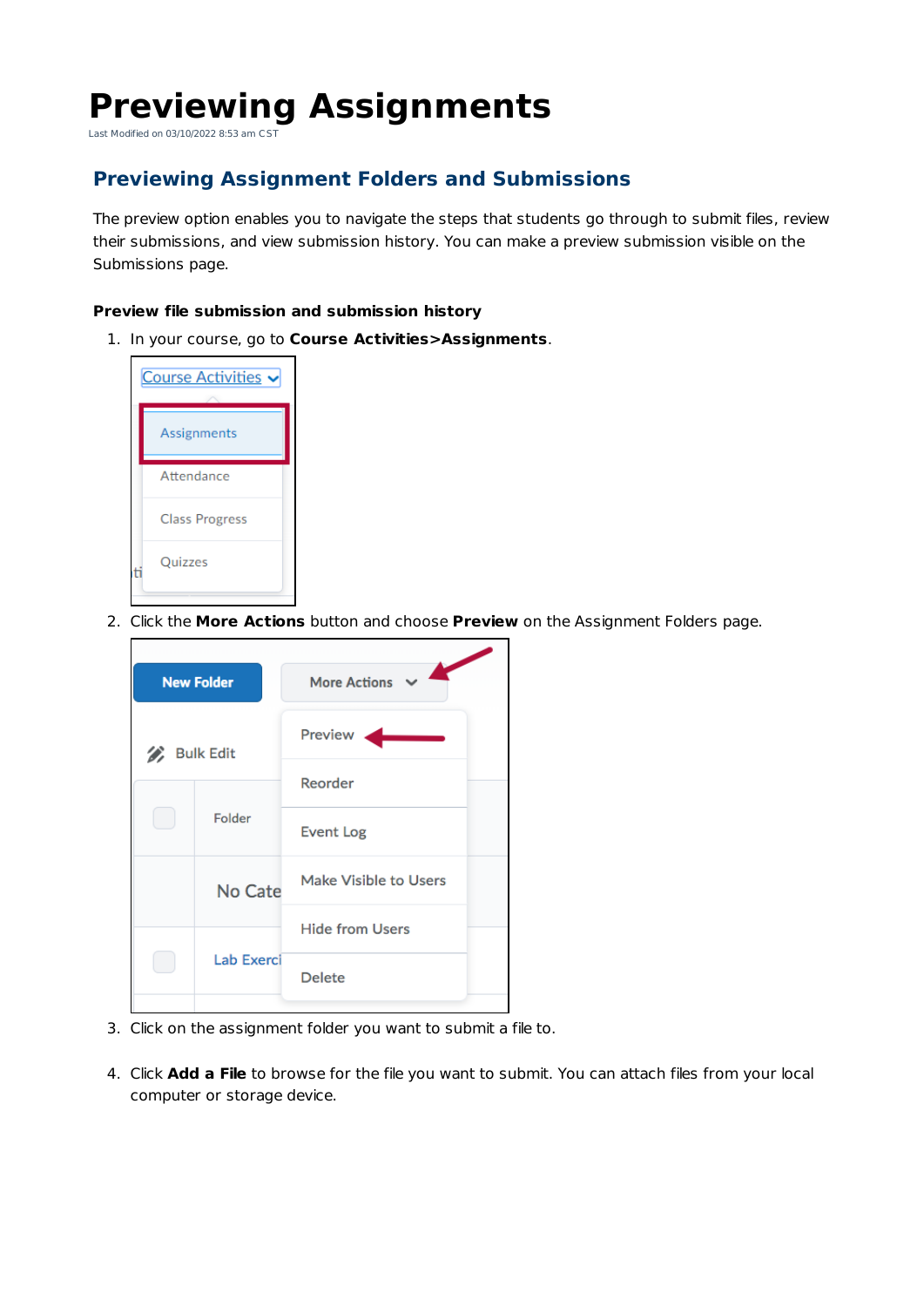

- 5. You can Add a File, Record Video, or Record Audio as feedback. When you finish a recording, click **Add**.
- 6. Enter any Comments you want to submit with the file.
- 7. Select the **Allow this preview submission to be available** in the assignment folder option if you want to search for and view the file on the Folder Submissions page after you leave the Preview area.

|               |        | Allow this preview submission to be available in the folder $\odot$ |  |
|---------------|--------|---------------------------------------------------------------------|--|
| <b>Submit</b> | Cancel |                                                                     |  |

- 8. Click **Submit**.
- 9. At the bottom of the **File Upload Results** page, click the **View History** button.

| <b>Email Status</b>                                                             |
|---------------------------------------------------------------------------------|
| <b>Confirmation Email Sent Successfully</b>                                     |
|                                                                                 |
| <b>Instructions</b>                                                             |
| Upload your report file in the appropriate D2L dropbox found under assessments. |
|                                                                                 |
|                                                                                 |
| <b>View History</b><br><b>Done</b><br><b>Upload More Files</b>                  |

10. On the **Submission History** page, select the Assignment Folder you want to view from the drop-down list then click **Apply**.